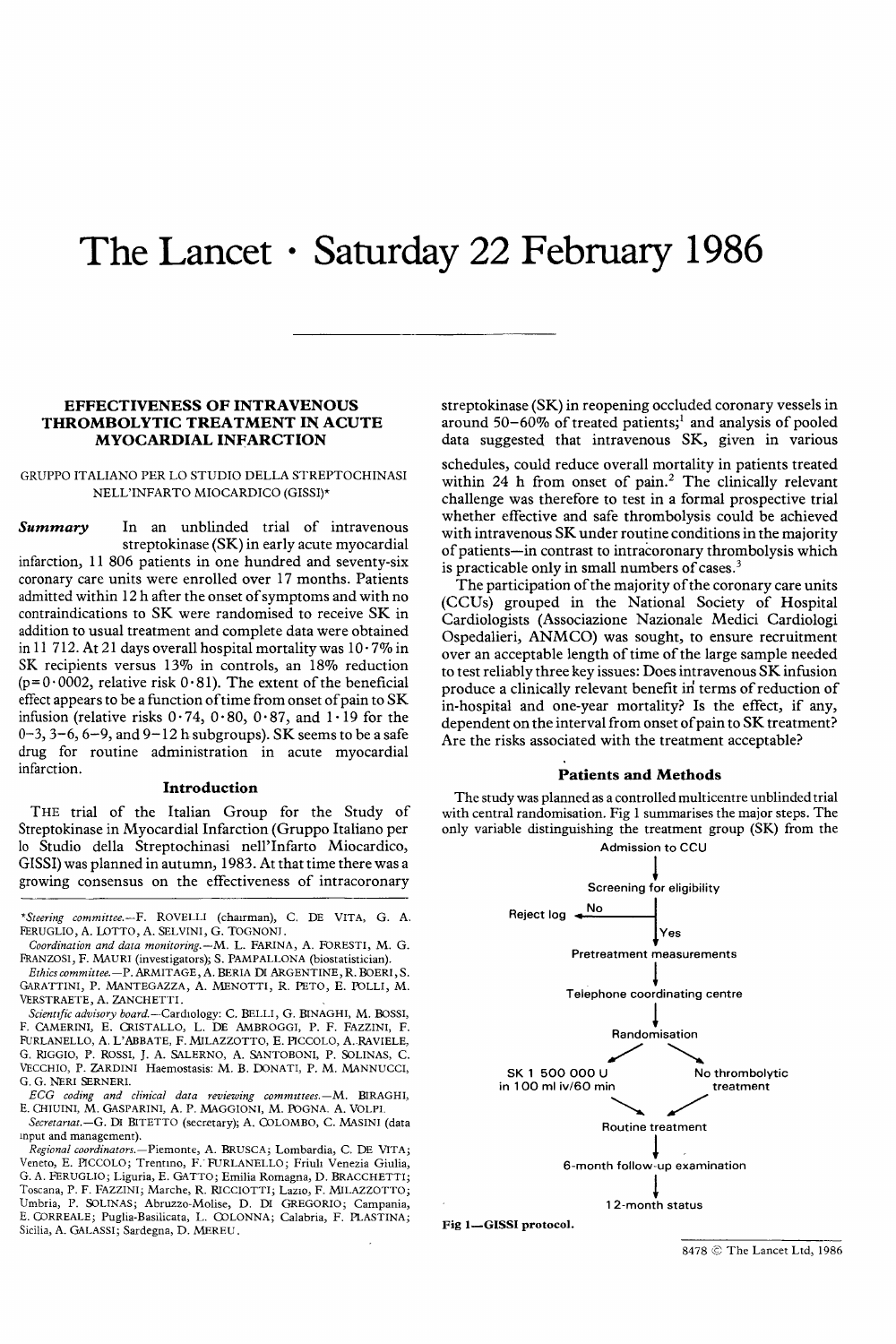control group (C) was intravenous infusion of  $1.5$  million units of SK in 100 ml physiological saline in 1 h. The protocol did not require modification of the diagnostic and therapeutic practice of the participating CCUs. Specifically, since it was not universally practised, anticoagulant treatment was not considered as part of the protocol and was left to the choice of each CCU: the recommendation was that, when the policy of the CCU included anticoagulation, the same regimen should be given to SK and C patients. Patients were judged eligible (a) if they had chest pain accompanied by ST segment elevation or depression of 1 mm or more in any limb lead of the electrocardiogram (ECG) and/or of  $2$ mm or more in any precordial lead; and  $(b)$  if they were admitted to the CCU within 12 h from the onset of symptoms. Absolute contraindications to treatment with SK were recent or current bleeding; cerebrovascular accident within the previous 2 months; a surgical procedure or trauma within the previous 10 days; invasive procedures (eg, percutaneous biopsy, subclavian puncture) within<br>the previous 10 days;<sup>4</sup> uncontrolled hypertension (systolic  $\geq 200$  $t$  mm Hg, diastolic  $\ge$ 110 mm Hg); previous treatment with SK; any other life-threatening condition concomitant with myocardial infarction (MI). Relative contraindications were very recent external cardiac massage; suspected presence of thrombi in the left

TABLE I-BASELINE CHARACTERISTICS OF PATIENTS ON ADMISSION AND PROGNOSTIC FACTORS

|                                  | SK           | С            |
|----------------------------------|--------------|--------------|
|                                  | $No = 5860$  | $No = 5852$  |
| Females (%)                      | 19.7         | 19.7         |
| Age in yr (%)                    |              |              |
| ≪65                              | 65.2         | 64.6         |
| $>65-75$                         | 24.6         | 24.6         |
| >75                              | $10 \cdot 1$ | 10.6         |
| Not reported                     | $0 \cdot 1$  | 0.2          |
| Time (h) from onset of symptoms  |              |              |
| to randomisation $(\%)$          |              |              |
| $\leq 3$                         | 51.5         | 52.6         |
| $3 - 6$                          | 31.5         | 30.7         |
| $>6-9$                           | 11.8         | 11.3         |
| $>9-12$                          | 5.0          | 5.2          |
| Uncertain                        | 0.2          | 0.2          |
| Systolic blood pressure (mm Hg)  |              |              |
| at randomisation (%)             |              |              |
| $\leqslant 90$                   | 4.9          | $4 \cdot 1$  |
| $>90 - 150$                      |              | 73.0         |
| >150                             | 71.3         | 22.5         |
|                                  | 23.5         | 0.4          |
| Not reported                     | 0.3          |              |
| Diastolic blood pressure (mm Hg) |              |              |
| at randomisation (%)<br>≤90      | 72.2         | 73.6         |
| $> 90 - 105$                     | 22.2         | $21 - 0$     |
|                                  | 4.2          | 3.9          |
| >105                             | 1.4          | 1.5          |
| Not reported                     |              |              |
| Site of infarct $(\%)$           | 36.4         | 37.5         |
| Anterior                         | $34 - 2$     | 34.2         |
| Inferior                         | 5·1          | 4.3          |
| Lateral                          | $14 - 2$     | 13.8         |
| Multiple location                | 3.8          | 3.9          |
| ST depression<br>Site undefined  | 5.5          | 5.7          |
|                                  | 0.8          | 0.6          |
| Not reported                     |              |              |
| Previous infarct (%)<br>No       | 83.7         | $84-1$       |
| Yes                              | 15.8         | 15.2         |
| Doubtful                         | 0.3          | 0.5          |
| Not reported                     | 0.2          | 0.2          |
| Killip scale (%)                 |              |              |
| 1                                | $71 - 2$     | $70 \cdot 1$ |
| $\overline{c}$                   | 22.7         | 22.9         |
| 3                                | $3 - 2$      | 4.2          |
| 4                                | 2.5          | $2 \cdot 3$  |
| Not reported                     | 0.4          | 0.5          |
|                                  |              |              |

side of the heart (eg, mitral valve disease with atrial fibrillation) known haemostatic disorders, including those associated with severe renal or hepatic failure; bacterial endocarditis; pregnancy and haemorrhagic diabetic retinopathy.

Eligible patients were randomised by telephone call to th coordinating centre, which operated 24 h a day. Treatment was assigned from a computer-generated list that allowed blocking an stratification by hospital. At randomisation the following data c the patient were collected: name, date of birth, sex, time from ons of symptoms, blood pressure, previous MI. At discharge from th CCU, information on the main prognostic factors, clinic evolution, and therapy were collected on a single form. After discharge from hospital a second form summarising in-hospit major clinical events and discharge therapy was filled out. All the material, together with the prerandomisation ECG, was sent to th coordinating centre. The complete clinical record was made available for those patients who died in hospital. A log was kept containing essential information on patients admitted to th participating CCUs but not randomised in the trial.

The sample size of about  $12\,000$  patients to be randomised was estimated according to the following criteria: initial estimate of baseline MI mortality 12%; expected reduction in overall mortality as a consequence of SK treatment 20%; significance level 1% and power 95%. The protocol specified three interim analyses, at 3000 6000, and 9000 recruited patients. Results from these wer presented to the ethics committee only; a difference in mortalit exceeding three standard deviations or an unacceptably high incidence of adverse reactions to SK would have led the committe to call an early halt to the trial.

The research protocol, approved by the ethics committee of th regional health authority, did not require informed consentmainly because the patients' predicament was judged too acute for acceptable application of the procedure. Medical staff were ready t provide explanations to the patients upon request.

The results presented in this report refer to the in-hospital period only (which was  $14-21$  days in over 90% of patients and the same in the two groups) and are analysed on the principle of "intention to treat". At this stage it is not necessary to use survival analysi techniques. Where appropriate, the statistical significance of observed differences has been assessed with  $\chi^2$  and t tests. Result are also illustrated by means of relative risk (RR) estimates. The only subgroup analysis explicitly planned by the protocol was th stratification of the population according to the time elapsed from the onset of symptoms to randomisation  $(0-3, >3-6, >6-9)$  $>9-12$  h).

TABLE II-CARDIOVASCULAR DRUGS ADMINISTERED IN

| HOSPITAL $(\%)$                    |                   |                  |  |  |
|------------------------------------|-------------------|------------------|--|--|
|                                    | SK<br>$No = 5860$ | C<br>$No = 5852$ |  |  |
| Heparin iv and oral anticoagulants | 21.5              | $20 - 8$         |  |  |
| Heparin, low-dose sc               | 40.8              | 41.7             |  |  |
| <b>Nitrates</b>                    |                   |                  |  |  |
| Iv                                 | 35.8              | 38.4             |  |  |
| Oral                               | 32.3              | 33.5             |  |  |
| Calcium antagonists                | 47.2              | 49.5             |  |  |
| Antiplatelets                      | 13.0              | 14.7             |  |  |
| Antiarrhythmics                    | 35.9              | 34.0             |  |  |
| Beta-blockers                      | 8.3               | 8.3              |  |  |

TABLE III-BASELINE CHARACTERISTICS OF PATIENTS ON ADMISSION TO CCUs DURING STUDY PERIOD BUT NOT RANDOMISED (20 020)

|                      | Proportion  |
|----------------------|-------------|
| Female/male          | 5552/14 468 |
| Deaths (female/male) | 1024/1483   |
| Age in $yr(%)$       |             |
| $\leq 65$            | 48.5        |
| $>65-75$             | $28 - 4$    |
| >75                  | 20.9        |
| Not reported         | $2 \cdot 2$ |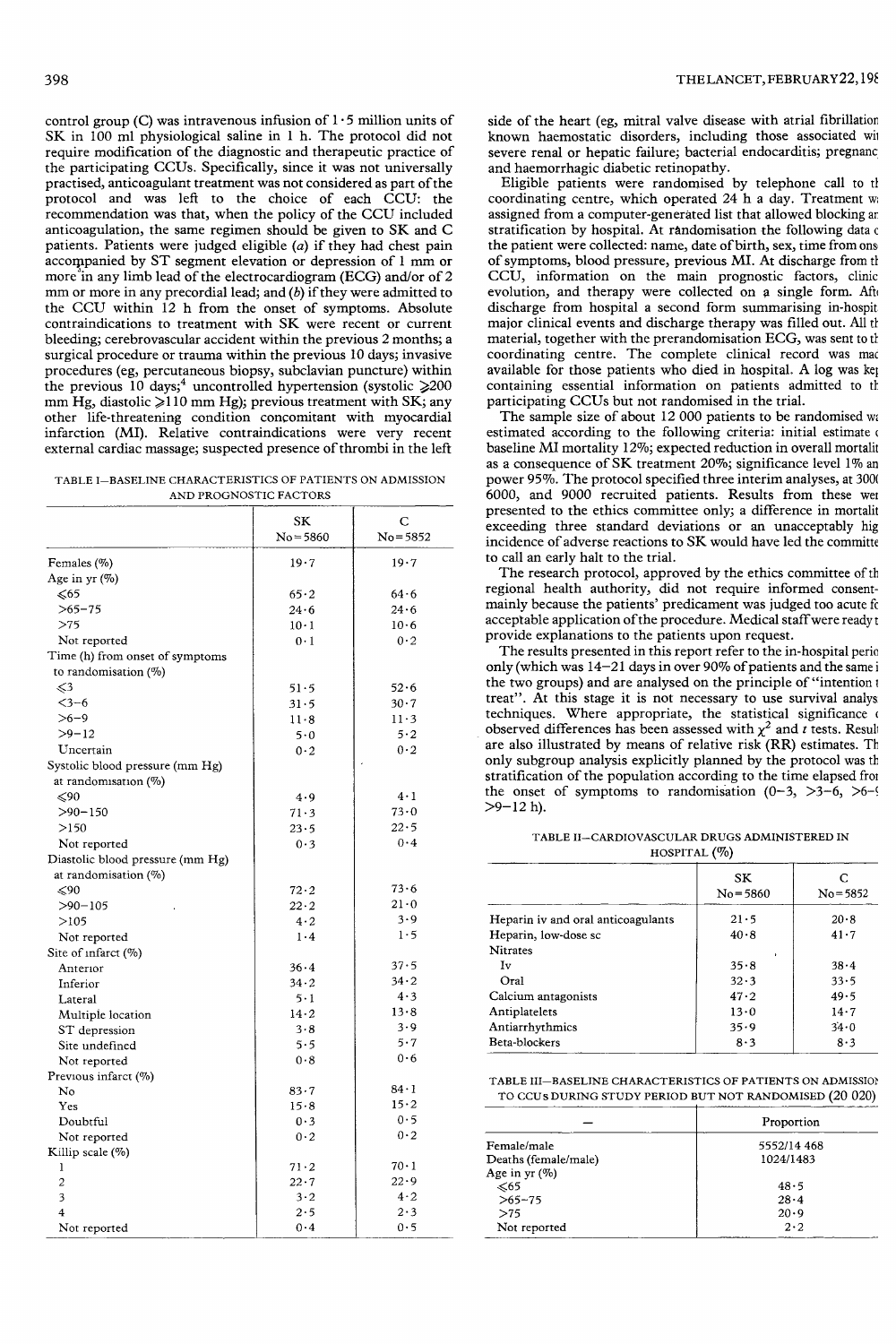ECG tracings were analysed blindly by an independent committee to assign infarct sites according to the following criteria:

Anterior MI.-Q wave and/or ST elevation  $\geq 2$  mm in V<sub>1</sub> through  $V_6$ .

Inferior and/or posterior  $MI$ . - Pathological Q wave duration  $\geqslant$ 0.03 s; voltage  $\geqslant$  1/4 of R in aVF) and/or 1 mm ST elevation in II, III, and aVF; rS in III with absence of R in II and/or aVF; R  $\geq$ S in V<sub>1</sub> or V<sub>2</sub> with respect to a previous ECG, or with a lower voltage R in the following precordial leads.

Lateral MI.-Pathological Q wave (duration  $\geq 0.04$  s and voltage  $\gg$ 1/4 of R) in I and aVL or in V<sub>5</sub> and V<sub>6</sub>.

Site undefined.-Bundle branch block with secondary alterations of the repolarisation masking pathological Q waves and ST alteration.

Multiple sites.-Concomitant signs of anterior or lateral and inferior MI without a history of previous infarct.

MI with ST depression.  $-ST$  depression  $\geq 1$  mm in one or more peripheral leads or  $\geq$  mm in one or more precordial leads.

Medical records of dead patients were analysed by an ad-hoc committee of two cardiologists blind with respect to treatment assignment, to assess and classify the cause of deaths. A similar procedure was applied to the analysis of cerebrovascular accidents. Details on the findings of these analyses with respect to the timing of the fatal and non-fatal events and to their relation with concomitant treatments will be reported elsewhere. Results obtained on endpoints other than the ones specified by the protocol have to be regarded as hypothesis-generating rather than definitive.

## Results

A total of 11 806 patients were randomised in one hundred and seventy-six participating CCUs (from a national total of about two hundred) homogeneously distributed over Italian territory and over a period of 17 months (February, 1984, to June, 1985). Recruitment was constant, at a rate of about 700 patients per month; 47% of the CCUs randomised fewer than 50 patients, 33% between 50 and 100, and 20% more than 100. 5905 patients were allocated to the SK group and 5901 to the control group.

The data sheets of 94 randomised patients (45 SK and 49 C) could not be traced. The baseline characteristics, collected at randomisation, of these "missing" patients (who constituted only  $0.9\%$  of the total) closely correspond to those of the sample analysed. Small discrepancies in the totals of the tables are explained by lack of some information on a few patients.

Table I shows that, in terms of baseline characteristics and prognostic factors, the two arms were adequately balanced. The size of the sample should guarantee homogeneity of the patients in the two groups even for characteristics that were not measured. There was very good balance in the use of concomitant treatments, as recommended by the protocol (table 11).

Of all the patients admitted to the CCUs during the study

TABLE IV-OVERALL MORTALITY AND CAUSES OF DEATH

|                                              | SK             | C               | p      | RR<br>(95% CI)          | Total            |
|----------------------------------------------|----------------|-----------------|--------|-------------------------|------------------|
| % mortality<br>Deaths/no of                  | 10.7           | 13.0            | 0.0002 | 0.81<br>$(0.72 - 0.90)$ | 11.8             |
| patients                                     | 628/5860       | 758/5852        |        |                         | 1386/11 712      |
| Causes of death<br>CV<br>Non-CV<br>Undefined | 588<br>32<br>8 | 696<br>45<br>17 |        |                         | 1284<br>77<br>25 |

 $RR =$  relative risk;  $CI =$  confidence interval;  $CV =$  cardiovascular.



Fig 2-Registration of patients admitted to CCUs during study period.

period, 20 020 were not randomised and their characteristics are shown in table Ili. The reasons for exclusion as reported in the logs are summarised in fig 2. Absolute or relative contraindications to SK were judged present in  $12 \cdot 6\%$  and  $8.2\%$ , respectively (for a cumulative  $20.8\%$ ), of all patients admitted to the participating CCUs over the study period but not randomised. '

At discharge,  $94.2\%$  of the 11 712 analysed patients had a confirmed diagnosis of acute MI and a further  $2.8\%$  of angina. The proportions with these diagnoses in the SK and C groups were the same.

Table IV summarises the main results of the study (with the principal causes of death); and table v gives results for the whole population stratified by hours elapsed before randomisation. SK treatment produced a statistically highly significant 18% decrease in the overall mortality of the whole population, and the beneficial effect was even more striking in the subpopulation treated soon after onset of pain; in those treated within 3 h overall mortality was reduced by 23%. Table VI shows the effects of SK on mortality according to sex and age.

The analysis of the subgroups obtained by stratifying the population according to infarct site and history of previous infarct (table VII) suggests beneficial effects from SK, reaching high statistical significance, in patients with anterior and multiple-site infarcts; SK patients with lateral infarcts or ST depression at entry did somewhat worse than controls, though the difference is not significant. The data also suggest Triple-site infarcts; SK p<br>ression at entry did sort<br>the difference is not sign<br>E V-MORTALITY BY HOUR<br>SK C<br>SK C<br>SK C<br>S

TABLE V-MORTALITY BY HOURS FROM ONSET OF SYMPTOMS

| Hours   | SК<br>%<br>(deaths/n)  | C<br>$\%$<br>(deaths/n)    | р         | <b>RR</b><br>$(95\% \text{ CI})$ | Total<br>%<br>(deaths/n) |
|---------|------------------------|----------------------------|-----------|----------------------------------|--------------------------|
| <3*     | 9.2<br>(278/3016)      | 12.0<br>(369/3078)         | 0.0005    | 0.74<br>$(0.63 - 0.87)$          | 10.6<br>(647/6094)       |
| $>3-6$  | $11 - 7$<br>(217/1849) | $14 \cdot 1$<br>(254/1800) | 0.03      | 0.80<br>$(0.66 - 0.98)$          | 12.9<br>(471/3649)       |
| $>6-9$  | 12.6<br>(87/693)       | $14 \cdot 1$<br>(93/659)   | NS        | 0.87<br>$(0.64-1.19)$            | 13.3<br>(180/1352)       |
| $>9-12$ | 15.8<br>(46/292)       | $13 - 6$<br>(41/302)       | <b>NS</b> | 1.19<br>$(0.75 - 1.87)$          | 14.6<br>(87/594)         |
| *<1     | $8-2$<br>(52/635)      | 15.4<br>(99/642)           | 0.0001    | 0.49<br>$(0.34 - 0.69)$          | 11.8<br>(151/1277)       |

= no of patients.

NS =not significant.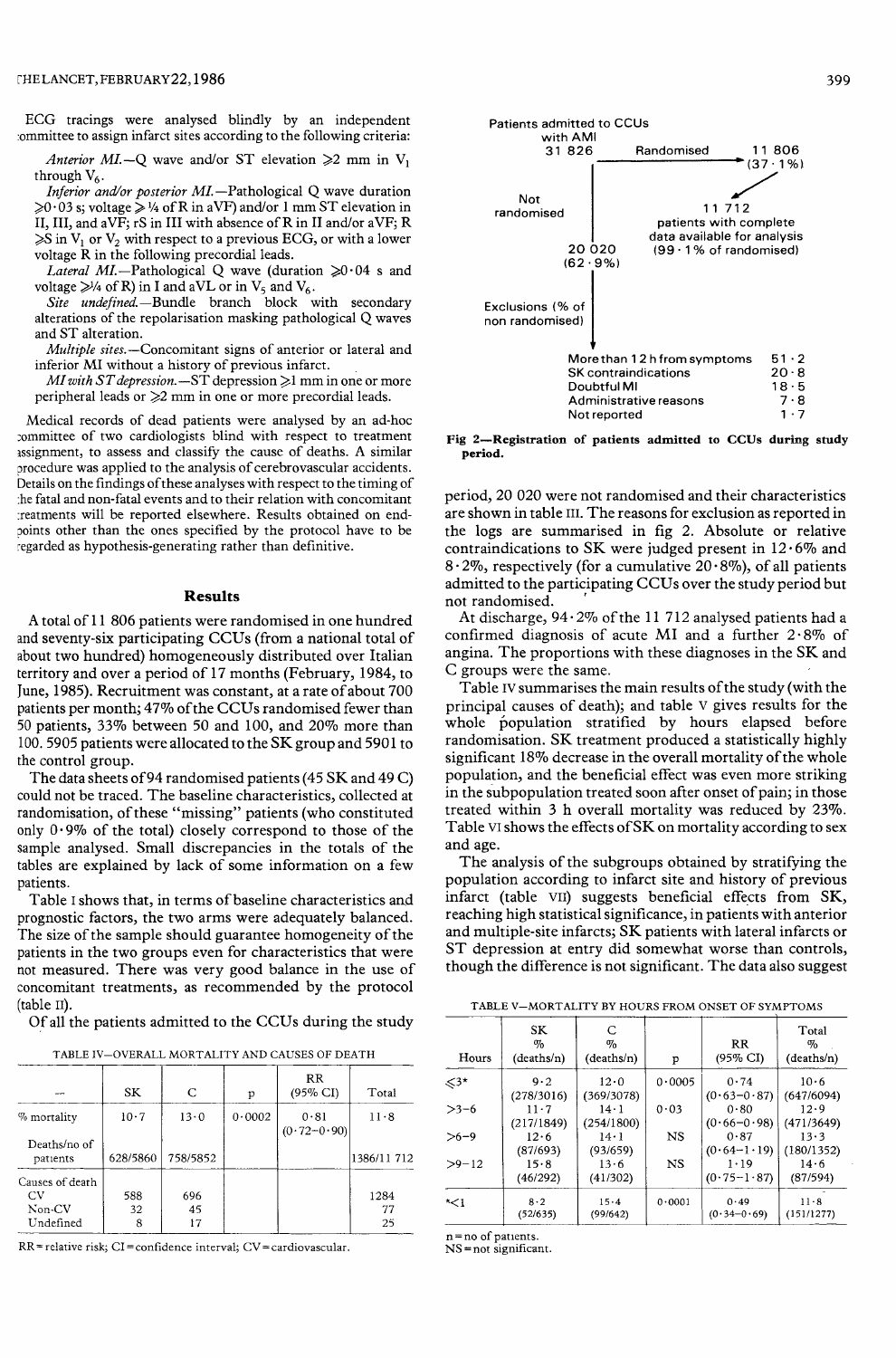## TABLE VI-MORTALITY BY AGE AND SEX

|            | SK<br>$\%$<br>(deaths/n) | C<br>$\%$<br>(deaths/n) | p         | $_{\rm RR}$<br>$(95\% \text{ CI})$ | Total<br>$\%$<br>(deaths/n) |
|------------|--------------------------|-------------------------|-----------|------------------------------------|-----------------------------|
| Age (yr)   |                          |                         |           |                                    |                             |
| $\leq 65$  | 5.7                      | 7.7                     | 0.0005    | 0.72                               | 6.7                         |
|            | (217/3824)               | (291/3784)              |           | $(0.60 - 0.87)$                    | (508/7608)                  |
| $>65-75$   | 16.6                     | $18 \cdot 1$            | <b>NS</b> | $0 - 90$                           | $17 - 4$                    |
|            | (240/1444)               | (261/1442)              |           | $(0.74-1.09)$                      | (501/2886)                  |
| >75        | 28.9                     | $33 \cdot 1$            | NS        | 0.82                               | 31.0                        |
|            | (171/592)                | (206/623)               |           | $(0.64 - 1.05)$                    | (377/1215)                  |
| <b>Sex</b> |                          |                         |           |                                    |                             |
| F          | 18.5                     | 22.6                    | 0.01      | 0.78                               | 20.5                        |
|            | (214/1157)               | $-(261/1156)$           |           | $(0.64 - 0.95)$                    | (475/2313)                  |
| M          | 8.8                      | 10.6                    | 0.004     | 0.82                               | 9.7                         |
|            | (414/4703)               | (497/4695)              |           | $(0.71 - 0.94)$                    | (911/9398)                  |

TABLE VII-MORTALITY BY SITE OF INFARCT AND BY PREVIOUS

| <b>INFARCT</b>   |            |                           |           |                             |              |
|------------------|------------|---------------------------|-----------|-----------------------------|--------------|
|                  | SK         | C                         |           |                             | Total        |
|                  | $\%$       | $\sigma_{0}$              |           | $_{RR}$                     | $\%$         |
|                  |            | $(deaths/n)$ $(deaths/n)$ | p         | (95% CI)                    | (deaths/n)   |
| Site of infarct  |            |                           |           |                             |              |
| Anterior         | 14.5       | 18.4                      | 0.0006    | 0.75                        | 16.5         |
|                  |            | $(309/2134)$ $(403/2193)$ |           | $(0.64 - 0.88)$ (712/4327)  |              |
| Inferior         | 6.8        | 7.2                       | <b>NS</b> | 0.94                        | 7.0          |
|                  |            | $(137/2009)$ $(145/2004)$ |           | $(0.74 - 1.20)$ (282/4013)  |              |
| Lateral          | 10.0       | 8.4                       | <b>NS</b> | 1.22                        | 9.3          |
|                  | (30/300)   | (21/251)                  |           | $(0.68 - 2.18)$ (51/551)    |              |
| Multiple         |            |                           |           |                             |              |
| location         | 9.0        | 13.9                      | 0.002     | 0.61                        | $11 \cdot 4$ |
|                  | (75/832)   | (113/811)                 |           | $(0.45 - 0.83)$ (188/1643)  |              |
| ST depression    | $20 - 5$   | 16.3                      | NS        | 1.33                        | 18.4         |
|                  | (46/224)   | (37/227)                  |           | $(0.82 - 2.14)$             | (83/451)     |
| Undefined        | 8.0        | 8.6                       | <b>NS</b> | 0.92                        | 8.3          |
|                  | (26/325)   | (29/336)                  |           | $(0.53 - 1.60)$             | (55/661)     |
| Previous infarct |            |                           |           |                             |              |
| No               | 9.5        | 12.3                      | 0.00001   | 0.75                        | 10.9         |
|                  | (468/4905) | (606/4926)                |           | $(0.66 - 0.85)$ (1074/9831) |              |
| Yes              | 16.9       | $16 - 5$                  | <b>NS</b> | 1.03                        | 16.7         |
|                  | (157/927)  | (147/889)                 |           | $(0.80-1.32)/(304/1816)$    |              |
| Doubtful         | 14.3       | 16.7                      | <b>NS</b> | 0.83                        | 15.7         |
|                  | (3/21)     | (5/30)                    |           | $(0.17 - 4.00)$             | (8/51)       |

that the positive effect of SK may be restricted to patients without previous infarcts.

The beneficial effect of SK did not differ in the low-risk groups of the Killip scale (table VIII) and in class 3 the numbers may have been too small for significant differences to emerge; only in class 4, the high-risk group, was the benefit clearly absent. The risk profile of SK treatment is summarised in table IX. The two most feared events, major bleeds (defined as need for transfusion of at least 2 units of blood) and anaphylactic shock (documentation of which was required in ad-hoc forms) proved to have a low incidence. The adverse reactions are reported according to whether they occurred during the SK infusion and led to suspension of the treatment, or after completion of the infusion. Assignment to either category was left to the clinician; and, since the trial was unblinded, these incidences are probably overestimated. Cerebrovascular events (defined as the sum of ischaemic and haemorrhagic episodes) in the SK and control groups have been examined blindly by an ad-hoc committee and will be the subject of a separate report. Suffice it to say that their incidence was very low (below 1%) and comparable in the two groups. The distribution of clinically relevant events recorded in the CCU and post-CCU periods for SK and C patients is shown in table x, which documents the previously

## THELANCET, FEBRUARY22, 1986

TABLE VIII-MORTALITY BY KILLIP SCALE

| Grade | SK<br>%<br>(deaths/n) | C<br>$\%$<br>(deaths/n) | p    | RR<br>(95% CI)  | Total<br>$\%$<br>(deaths/n) |
|-------|-----------------------|-------------------------|------|-----------------|-----------------------------|
|       | $5 - 9$               | 7.3                     | 0.01 | 0.80            | 6.6                         |
|       | (246/4171)            | (298/4105)              |      | $(0.67 - 0.95)$ | (544/8276)                  |
| 2     | $16 - 1$              | 19.9                    | 0.01 | 0.78            | 18.0                        |
|       | (215/1332)            | (266/1340)              |      | $(0.64 - 0.95)$ | (481/2672)                  |
| 3     | $33 \cdot 0$          | 39.0                    | NS   | 0.77            | 36.4                        |
|       | (63/191)              | (96/246)                |      | $(0.52 - 1.14)$ | (159/437)                   |
| 4     | 69.9                  | $70 \cdot 1$            | NS   | 0.99            | 70.0                        |
|       | (102/146)             | (94/134)                |      | $(0.59 - 1.65)$ | (196/280)                   |
|       |                       |                         |      |                 |                             |

## TABLE IX-ADVERSE REACTIONS (AR) TO STREPTOKINASE TREATMENT (5860 PATIENTS)

|                         | AR leading to<br>withdrawal of SK<br>infusion |             | AR attributed to SK<br>after completion of<br>infusion |      |
|-------------------------|-----------------------------------------------|-------------|--------------------------------------------------------|------|
|                         | No                                            | $\%$        | No                                                     | $\%$ |
| Minor bleeds            | 30                                            | 0.5         | 188                                                    | 3.2  |
| Major bleeds            | o                                             |             | 19                                                     | 0.3  |
| Allergic reactions      | 99                                            | 1.6         | 42                                                     | 0.7  |
| Anaphylactic shock      | 7                                             | $0 \cdot 1$ | Ω                                                      |      |
| Hypotension             | 96                                            | $1 \cdot 6$ | 82                                                     | 1.4  |
| Shivering and fever     | 21                                            | 0.4         | 41                                                     | 0.7  |
| Ventricular arrhythmias | 0                                             |             | 70                                                     | 1·2  |
| Stroke                  | 0                                             |             | Ĩ0                                                     | 0.2  |
|                         | 253                                           | $4 \cdot 2$ | 452                                                    | 7.7  |

| Events                                    | SK<br>$n = 5860$ | $n = 5852$ | % total<br>$n = 11712$ |
|-------------------------------------------|------------------|------------|------------------------|
| Reinfarction                              | 238              | 124        | 3.0                    |
| Pericarditis                              | 382              | 705        | 9.3                    |
| Post-infarction angina                    | 995              | $950 -$    | 16.6                   |
| Left ventricular failure                  | 752              | 875        | 13.9                   |
| Ventricular fibrillation                  | 388              | 439        | $7 \cdot 1$            |
| III <sup>o</sup> atrioventricular block   | 294              | 333        | 5.3                    |
| Asystole*                                 | 133              | 92         | 1.9                    |
| Pulmonary and systemic<br>thromboembolism | 29               | 64         | 0.8                    |

\*Sinoatrial block lasting more than 5 s.

observed higher incidence of reinfarction episodes and the lower incidence of clinically diagnosed pericarditis in SKtreated patients.<sup>5,6</sup>

#### Discussion

A large population was required to. demonstrate, with reliable statistical power, the decrease of mortality of around 20% that was judged a clinically valuable benefit to be expected from intravenous thrombolysis. This was achieved by adoption of a protocol that gave a combination of formally controlled design, unequivocal end-points, and a simple operational setting<sup>7</sup> that closely resembled routine clinical practice.<sup>8,9</sup> As shown in table III, only  $13 \cdot 1\%$  (4160/31 826) of patients routinely admitted to CCUs should have contraindications while an active policy aimed at promoting earlier referral should decrease the numbers excluded because of arrival more than 12 h after onset, nearly one-third of the patients (10  $257/31826$ ) in this trial. The results documented in fig 2 and in tables IV and V hardly require comment Intravenous infusion of  $1.5$  million units of SK over  $45-60$ min produced a significant decrease in the overall mortality of the randomised population; although the benefit was mos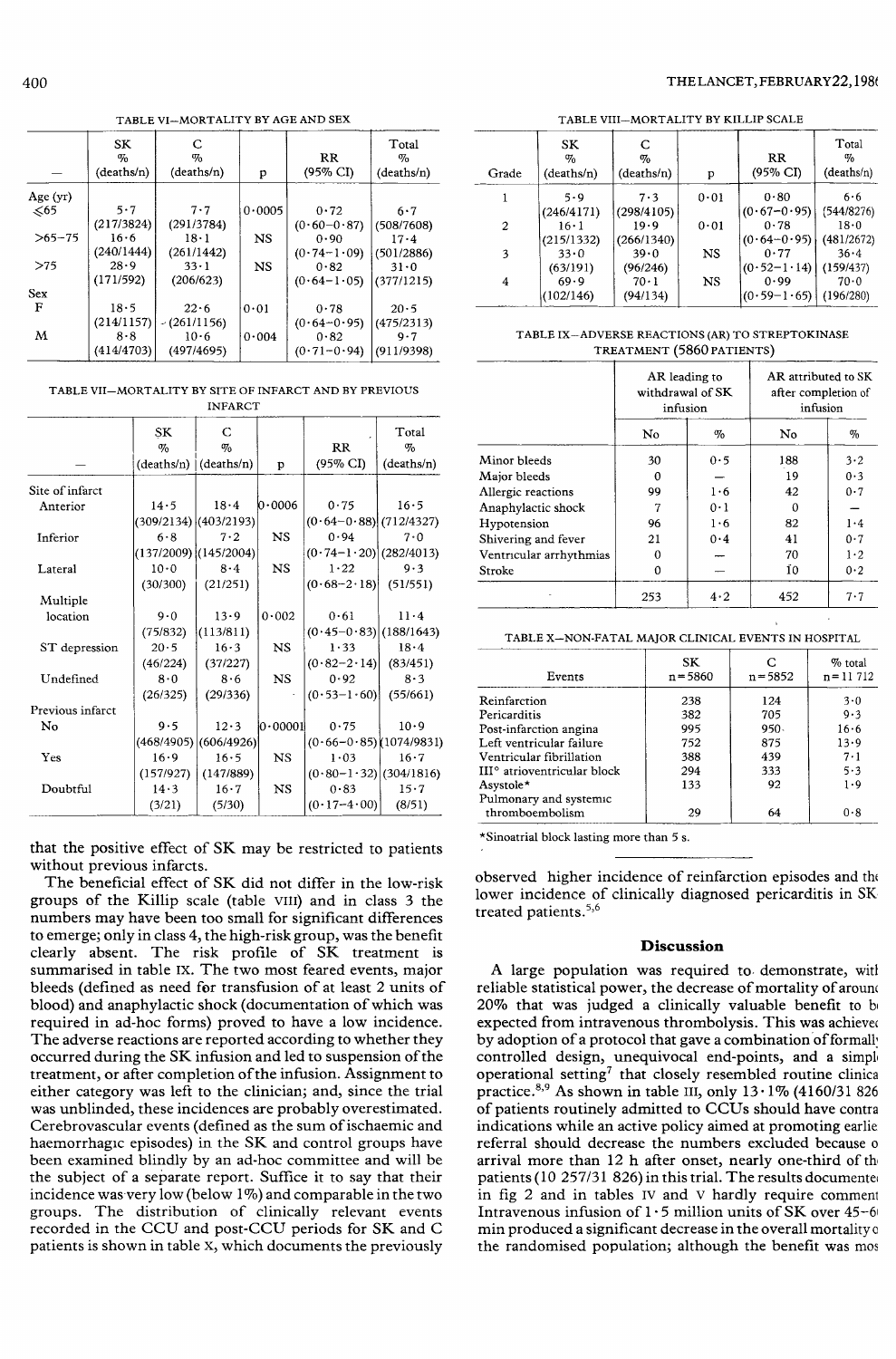striking in patients treated within 3 h from the onset of pain, it remained statistically significant also in the group treated between 3 and 6 h. A non-statistically significant reduction of mortality in favour of SK-treated patients is seen in the 6 to - 9 h groups; this difference is reversed in the 9 to 12 h group but the numerators and the denominators here are very small, thus producing unstable estimates. A data-generated analysis of the 1277 patients randomised within 1 h after onset of pain suggests that very early treatment reduces in-hospital mortality by about 47%.

The second most important and complementary piece of information has to do with the safety profile of intravenous SK. The incidence of major and minor complications that have accompanied and followed the treatment seems largely acceptable (table IX).<sup>10,11</sup> It should be noted that no specific prophylactic treatment with steroids was included in the protocol nor was it practised by many of the participating centres.

According to the study protocol, the use of anticoagulant drugs was left to the decision of the individual clinical groups, who applied their standard regimens whether or not the patient received SK. A detailed analysis of the various treatment schemes will be provided elsewhere, but the results presented here must be seen as supporting the hypothesis that the beneficial effect is causally associated with SK only. The question remains open whether any form of anticoagulation could have improved the benefit, despite a possible increase in haemorrhagic complications. The specific role of anticoagulation (intravenous heparin, followed by oral anticoagulants or subcutaneous low-dose heparin) in preventing reocclusion of opened infarct-related arteries, and the contribution of reocclusion to mortality, need to be assessed in studies designed for this purpose, in the light of results with recombinant plasminogen activator in fully anticoagulated patients.<sup>12,13</sup>

Some indication of the patient characteristics that are associated with a greater beneficial effect of SK may be had from subgroup analyses: even though these can be regarded only as hypothesis generators, they deserve attention because of the large numbers on which they are based. Infarcts related to the territory served by the anterior descending coronary artery seem to have the best chance from intravenous thrombolysis (table VII). The difference in favour of SK treatment found in the large subgroup with inferior localisation should perhaps be further explored by other studies and with other thrombolytic treatments. Our results confirm, on larger numbers, the suggestions of other studies in which infarct site was considered.<sup> $6,14$ </sup> There is no obvious reason why there should be such a clear-cut difference with SK in favour of the group of patients without a previous infarct.

The concentration of the beneficial effect of SK in the agegroup below 65 years is consistent with the notion that thrombolysis should be more effective when the coronary bed is mechanically less hampered by atherosclerotic processes.<sup>15</sup> On the other hand, since a statistically non-significant positive effect was seen also in older age-groups and no specific adverse reactions or negative clinical events were recorded in this population, SK treatment cannot be seen as contraindicated in elderly infarct patients. Our large population sample allowed, for the first time, an adequate examination of the sex variable: although the well-known overall higher mortality of the female population was confirmed, the beneficial effect of SK treatment did not seem to differ substantially between the sexes.

## Conclusions

In view of the high consistency of our findings with those obtained in smaller, more rigidly controlled studies,<sup>5,6</sup> intravenous infusion of  $1.5$  million units of SK can be recommended as a safe treatment for all patients with no positive contraindications who can be treated within 6 h from onset of pain. Retrospective pooled analyses<sup>10</sup> suggest that the period of benefit may be longer, and this possibility is still being tested in a major study.<sup>16</sup>

While the results of the follow-up are obviously of the greatest importance to provide the complete benefit profile of ' SK treatment, we suggest that the striking decrease of inhospital mortality must be regarded as a valuable result on its own. It means that substantially more patients can live to receive further pharmacological and other treatments already known or suspected to improve the outcome after myocardial receive further pharmacological and other treatments already<br>known or suspected to improve the outcome after myocardial<br>infarction.

The study would not have been possible without the active collaboration of the many nurses and doctors of all the participating CCUs.\* The CCU nurses of Niguarda "De Gasperis" provided the night randomisation. The "A. Bianchi Bonomi" Haemophilia and Thrombosis Centre was available for consultation in cases of haemostatic complications.

GISSI was sponsored by Associazione Nazionale Medici Cardiologi Ospedalieri and by Istituto di Ricerche Farmacologiche "Mario Negri". It was supported partly by the Consiglio Nazionale delle Ricerche, the Ufficio Studi of the Ministry of Health, the "Tonolli" Foundation, and the Cassa di Risparmio delle Provincie Lombarde.

Correspondence should be addressed to GISSI, Coordinating Centre, Istituto di Ricerche Farmacologiche "Mario Negri", Via Eritrea 62, 20157 Milan, Italy.

#### REFERENCES

- 1. Editorial. Intracoronary thrombolysis. Lancet 1983; ii: 606.
- 2. Stampfer MJ, Goldhaber SZ, Yusuf S, Peto R, Hennekens CH. Effect of intravenous streptokinase on acute myocardial infarction. Pooled results from randomized trials.<br> $N$  Engl  $\hat{\jmath}$  Med 1982; **307:** 1180–82.
- N Engl J Med 1982; 307: 1180-82. 3. Verstraete M. Even if the efficacy of intracoronary thrombolysis is proven, this approach is a death issue in terms of public health In. Davidson JF, Donati MB, Cocchieri S, eds. Progress in fibrinolysis, vol VII. Edinburgh: Churchill Livingstone, 1985: 25-29.
- 4. Thrombolytic therapy in treatment. Summary of an N.I.H. consensus conference. Br Med 7 1980; 280: 1585-87
- 5. Simoons ML, van der Brand M, De Zwaan C, et al. Improved survival after early thrombolysis in acute myocardial infarction. A randomised trial by the Interuniversity Cardiology Institute in the Netherlands. *Lancet* 1985; ii: 578–81.
- 6. The ISAM Study Group. Intravenous Streptokinase in Acute Myocardial Infarction: preliminary results of a prospective controlled trial (ISAM). Presented at 58th Congress of the American Heart Association, Washington, Nov 10-14, 1985.
- 7. Yusuf S, Collins R, Peto R. Why do we need some large, simple randomized trials? Stat Med 1984; 3: 409-20.
- 8. Verstraete M. Intravenous administration of a thrombolytic agent is the only realistic therapeutic approach in evolving myocardial infarction. Eur Heart  $\tilde{\jmath}$  1985; 6: 586-93.
- 9. Braunwald E. The aggressive treatment of acute myocardial infarction. *Circulation* 1985; **71:** 1087–92.
- 10. Yusuf S, Collins R, Peto R, et al. Intravenous and intracoronary fibrinolytic therapy in acute myocardial infarction: overview of results on mortality, reinfarction and side-effects from 33 randomized controlled trials. Eur Heart J 1985; 6: 556-85.
- 11. Spann JF, Sherry S. Coronary thrombolysis for evolving myocardial infarction. Drugs 1984; 28: 465-83.
- 12. TIMI Study Group: The Thrombolysis in Myocardial Infarction (TIMI) trial. Phase I findings. N Engl J Med 1985; 312: 932-36.
- 13. Verstraete M, Bernard R, Bory M, et al. Randomised trial of intravenous recombinant tissue-type plasminogen activator versus intravenous streptokinase in acute myocardial infarction. Lancet 1985; i: 842-47.
- 14. Kennedy JK, Ritchie JL, Davis KB, Fritz JK. Western Washington randomized trial of intracoronary streptokinase in acute myocardial infarction. N Engl J Med 1983; 309: 1477-82.
- 15. Tendera MP, Campbell WB, Tennant SN, Ray WA. Factors influencing probability of reperfusion with intracoronary ostial infusion of thrombolytic agent in patients with acute myocardial infarction. Circulation 1985; 71: 124-28
- 16. Protocol of ISIS 2 (International Studies of Infarct Survival). Radcliffe Infirmary, Oxford, 1985.

\*The following clinical centres participated: Albano Laziale (G. Ruggeri, L. Giamundo); Ancona "INRCA" (E. Paciaroni, G. Saccomanno); Ancona "Lancisi" (R. Mocchegiani, G. Breccia Fratadocchi); Andria (R. Antolini, R. Musaico); Aosta (G. Devoti, M. De Marchi); Arezzo (M. Capone Braga); Arienzo (V. Zucconelli, A. lervoglmi); Asti (G. Zola, A. D'Anelli); Augusta (P. Ferraguto, G. Passanisi); Avellino (D. Rotiroti, L. Marino); Ban "Di Venere" Participating centres continued at foot of next page